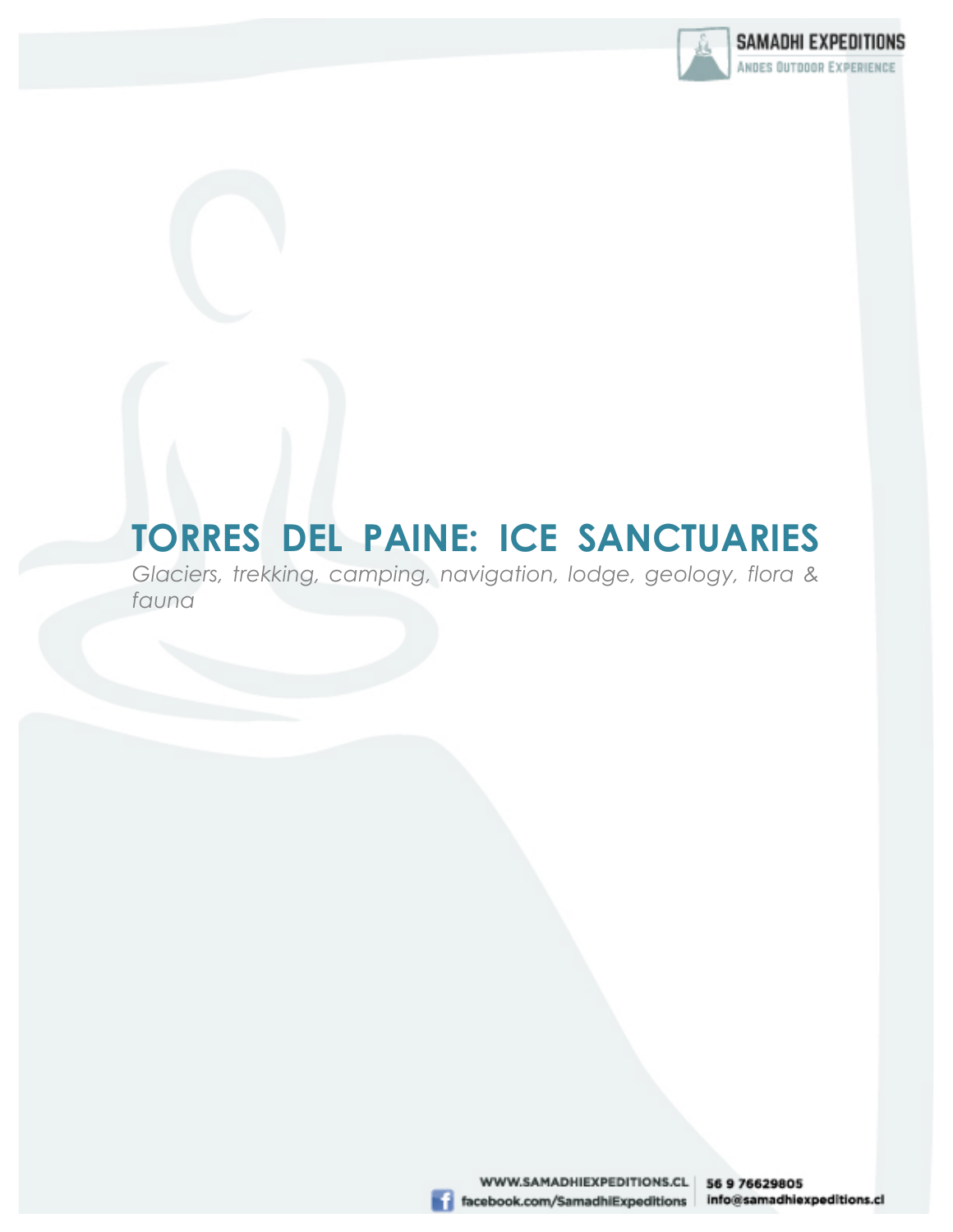

# **CHARACTERISTICS**

DURATION 3D/2N **DIFFICULTY** HIGH-MODERATE MAXIMUM HEIGHT 900 m TIME OF YEAR APRIL-OCTOBER

### **ITINERARY**

# **DAY 1**

7:30 pm Passengers will be picked up by private transportation from their hotel in Puerto Natales to go to Grey Parking In Torres del Paine National Park from where we will start the trek. We entrance the Park along Serrano Route. Beautiful ride along the Milodon Cave, Sofia Lagoon and the stunning Toro Lake, the largest of the Park with 202 km2 and 320 mts. deep. Stop at the main viewpoints along the way to take pictures.

10:00 hrs approximate time to start the trekking. Route with a distance of 18 kms which runs next to Pingo River and offers spectacular viewpoints. This pristine area has many attractions including Refugio Pingo, Salmon Falls, the mighty Pingo Waterfall and lush forests.

Box lunch during the trip.

Walk about 5-6 hours. Staff Samadhi Expeditions arm camp in Zapata Camping.

Delicious dinner prepared by Samadhi staff.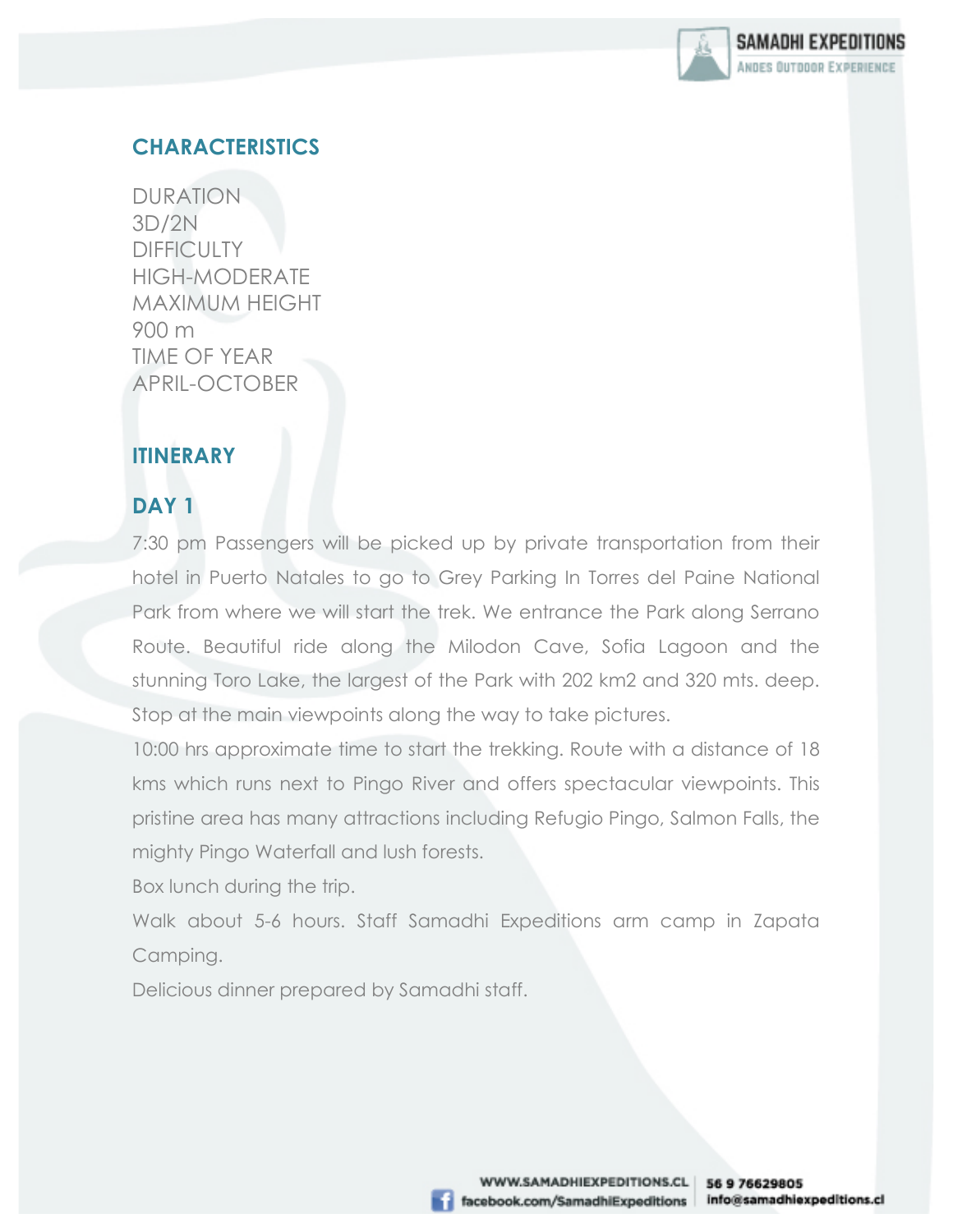

#### **DAY 2**

7:00 hrs. Breakfast with fresh local products prepared by staff Samadhi Expeditions.

Walk to Pingo and Zapata Glaciers viewpoints that are part of the impressive Southern Ice Field. Great mass of ice, the third largest in the world with 350 kms. approx. in length and nearly 13,000 km2 area.

We go back to camp and disarmed to head to Grey Parking lot where we our private transportation will be waiting for us and we take a short hike of one hour and 30 minutes approx. To Grey Glacier lookout. A breathtaking view of the Southern Ice Field from another of its glaciers. Imposing icing over 200 meters. high (but that only reveals about 30 mts.) and 270 km2.

Time to enjoy this wonderful environment.

Box lunch during the tour.

We headed to our next accommodation in the exclusive and comfortable Pampa Lodge in Serrano River. An interesting Agrotourism project led by one of the pioneering families in the area.

Barbecue meal in the lodge with roasted stick, variety of meats, fish, salads and other fresh local products.

#### **DAY 3**

7:30 hrs. Delicious buffet breakfast at the lodge.

8:45 hrs. We sail from Serrano Village to the Glacier that bears his name. A spectacular journey through the Serrano River with breathtaking views of the Southern Ice Field and the Patagonian native forest.

A stop in Hostería Monte Balmaceda for a coffee break. Visit and walk through lush forests of ñirres and coihues tress to the foot of the Serrano Glacier.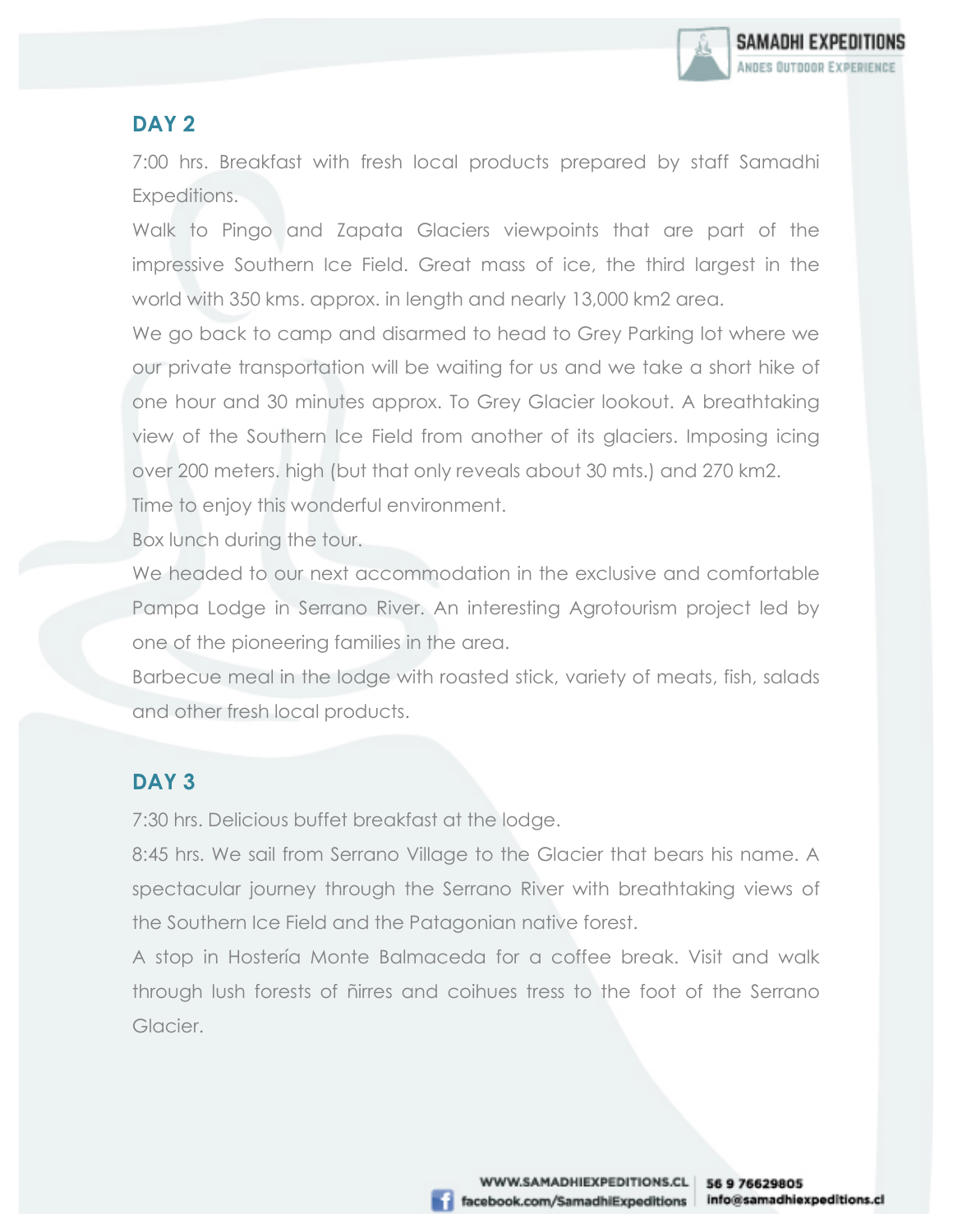Set sail boat passing the block from Balmaceda Glacier bound to Estancia Perales, one of the most beautiful and emblematic Patagonian Estancias, where we´ll enjoy a delicious Magellanic lunch.

An unforgettable trip that ends sailing along the fjord Last Hope, witnessing the greatness of some of the Glaciers of Bernardo O'Higgins Park and the imposing peaks of the Patagonian Andes to Puerto Natales

17:30 hrs. Estimated time of arrival to Puerto Natales.

\*\* End of services*\*\* Fin de los servicios*

# **IT INCLUDED**

- Certified bilingual guide throughout the entire program with extensive knowledge of the National Parks and mountaneering
- Porters to help us transportating food and equipment
- All meals mentioned in the program
- Private transportation throughout the entire program
- Accommodation with breakfast and dinner mentioned in the program
- Entrance to Torres del Paine National Park
- Serrano River and Last Hope Fjord Navigation with lunch and coffee included
- Tent
- Communication equipment VHS
- First aid kit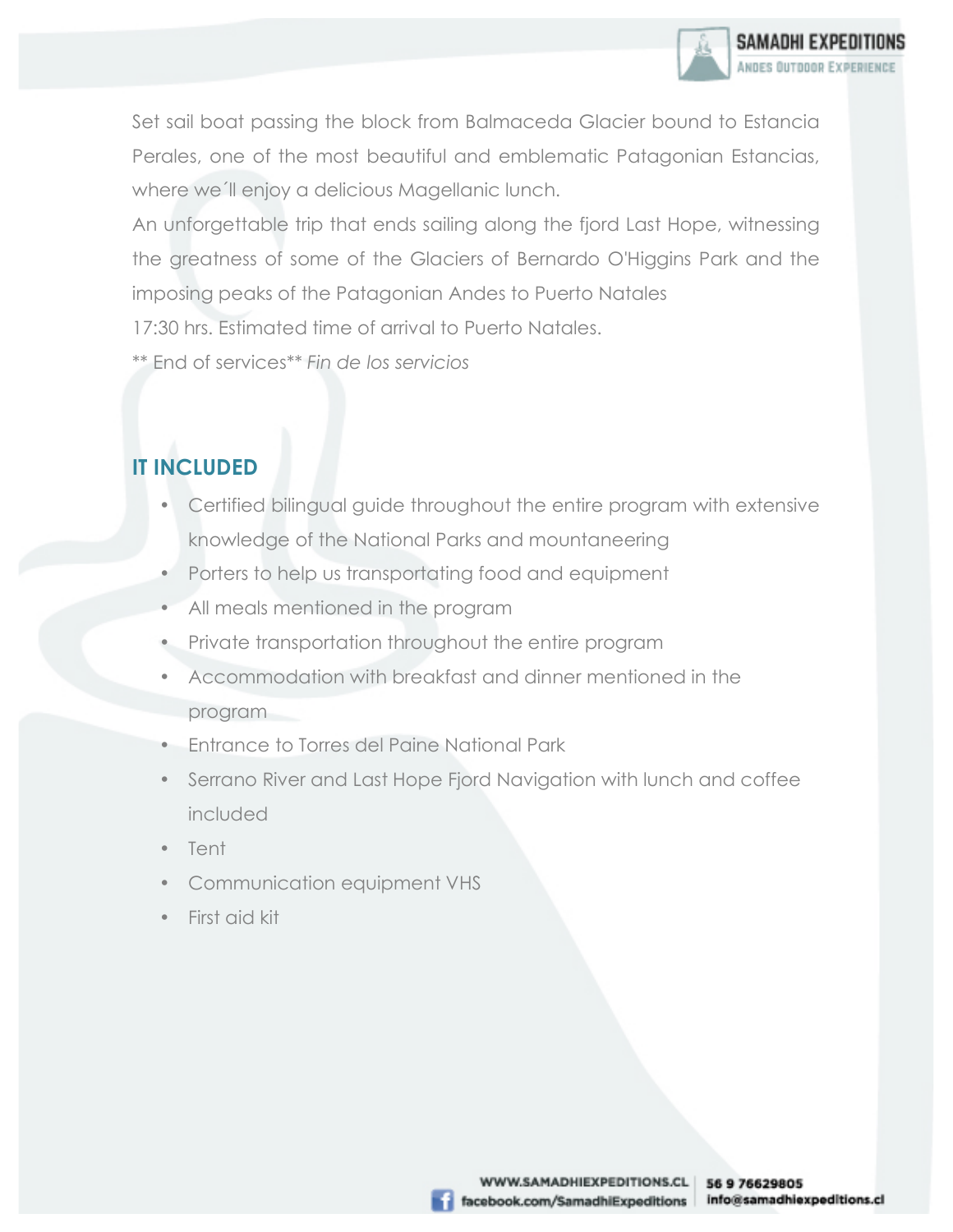

## **NOT INCLUDED**

- Health insurance
- Equipment needed for the activity
- Air flights
- Snacks during the program
- Beverages for Lodge dinner
- Tips
- Items not mentioned in the program

# **BASIC EQUIPMENT REQUIRED**

- Trekking shoes and high boots with good tread.
- Trekking or ski poles
- Waterproof jacket and pants
- "Layers system" to dress
- Jacket (ideal featherdown)
- Comfortable and light coat clothing
- Sleeping bag for low temperatures
- Insulation for sleeping bag
- Collar or bandana
- Sun hat (with mooring system for wind)
- Sunblock
- Backpack of 50 lts.
- Gloves
- Lantern
- Cap for the cold
- Water bottle
- Cutlery, teacup and plate
- Dry bags (optional)
- **Sunglasses**

WWW.SAMADHIEXPEDITIONS.CL | 56 9 76629805 facebook.com/SamadhiExpeditions info@samadhiexpeditions.cl